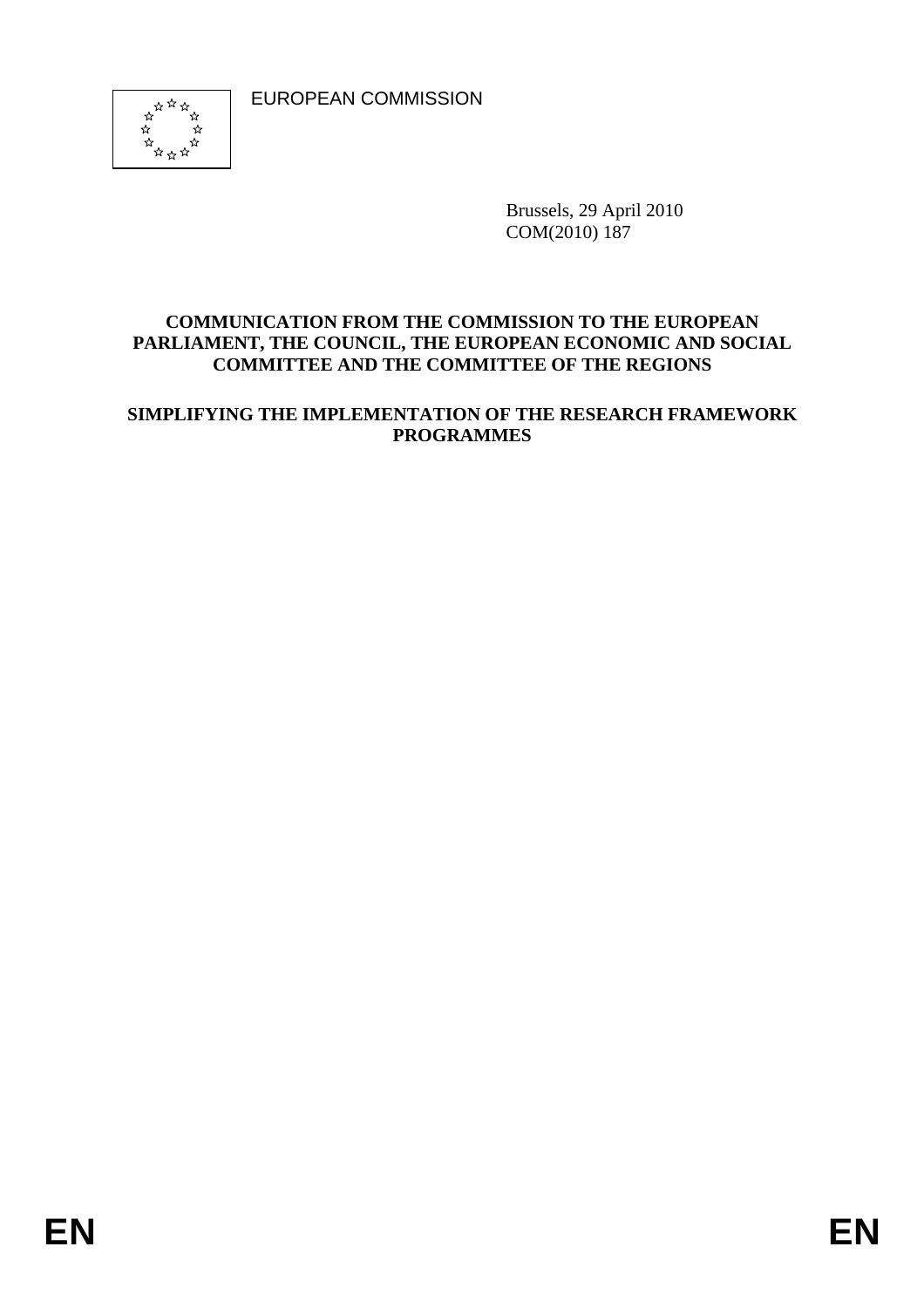# **TABLE OF CONTENTS**

| 1.               |                                                                                 |  |
|------------------|---------------------------------------------------------------------------------|--|
| 2.               |                                                                                 |  |
| 3.               |                                                                                 |  |
| 3.1.             | Strand 1: Streamlining proposal and grant management under the existing rules 5 |  |
| 3.2.             |                                                                                 |  |
| 3.3              |                                                                                 |  |
| $\overline{4}$ . |                                                                                 |  |
| 5.               |                                                                                 |  |
| 6.               |                                                                                 |  |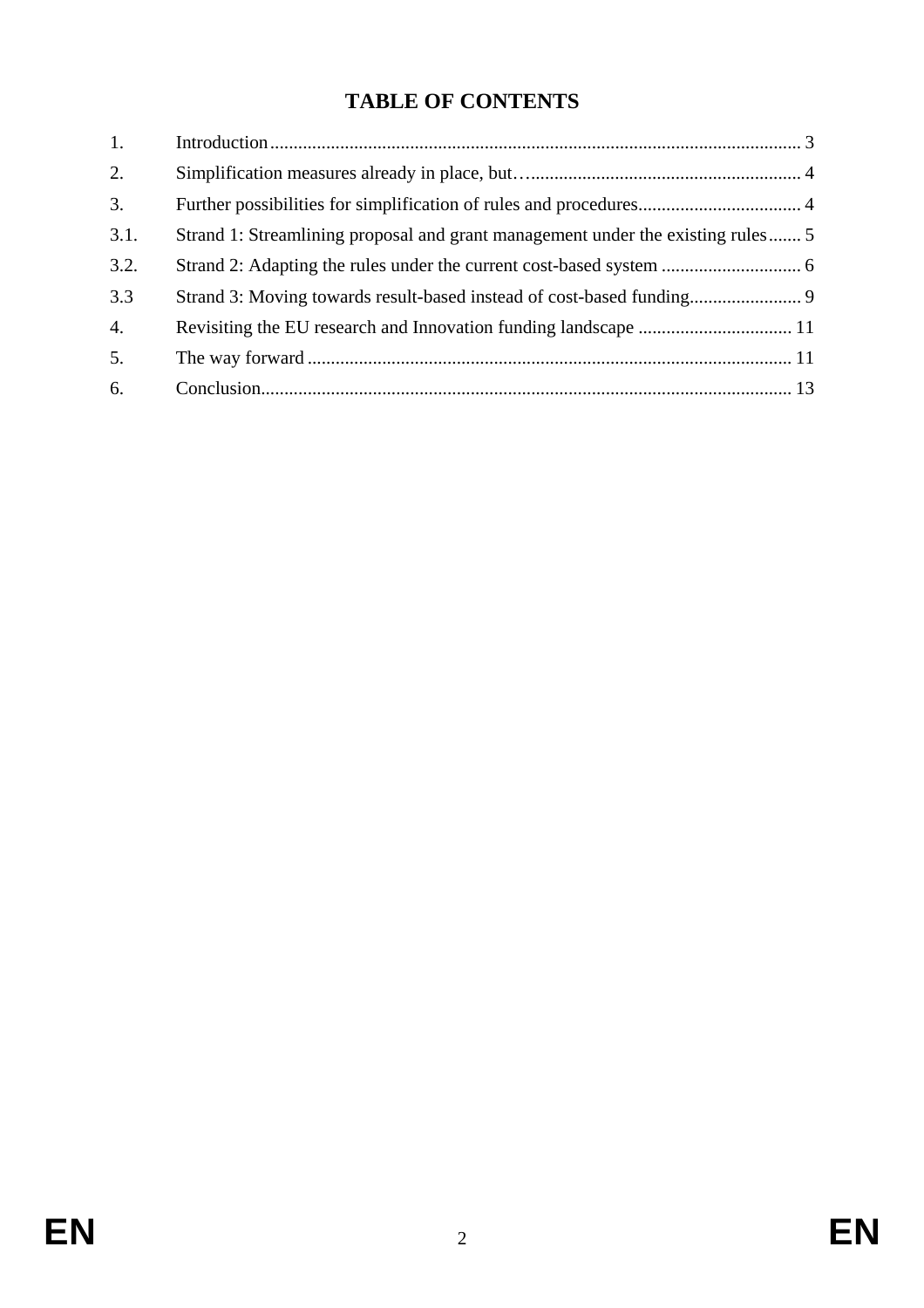#### <span id="page-2-0"></span>**1. INTRODUCTION**

Research and innovation are at the core of the Commission's initiative "Europe 2020 – a strategy for smart, sustainable and inclusive growth"<sup>1</sup>. Following the endorsement by the Spring European Council of the main elements of the strategy, concrete steps are now being undertaken to flesh out the Europe 2020 flagship initiatives. A "European plan for research and innovation", the "Innovation Union" flagship, will set out priorities and directions to improve framework conditions for Europe's research and its capacities for creativity and innovation. To act on this in partnership more decisively than ever is needed in view the fierce global race for knowledge and its translation into innovative products, processes and services that create jobs and fuel growth.

In order to deliver on the 2020 strategy objectives, based on a common ownership of the strategy called for by the European Council, regional, national and European public funding initiatives in research and innovation should be as effective as possible, in order to promote the highest quality research. For maximum impact such initiatives at European level should therefore be highly attractive and accessible to the best researchers worldwide, to Europe's industry and entrepreneurs, to universities and other research and innovation actors.

Prerequisites for attractiveness and accessibility include clarity of objectives and instruments; an overall participant orientation of the initiatives and their implementation; consistency and stability of rules and conditions; and lightness and speed of administrative procedures and processes, from application, over reporting, to auditing.

This Communication assesses where we stand on this as concerns Europe's current major public funding initiative for research and technological development, the Seventh Framework Programme (FP7). A lot has been and is being done in terms of simplification following discussions in Council and Parliament, the independent review of the ERC's structures and  $mechanisms<sup>2</sup>$  and the recent public consultation of stakeholders<sup>3</sup>. Further concrete simplification measures for immediate implementation under the current legal framework are presented.

But what else and more should and could be done in view of the imminent "Innovation Union" flagship initiative? This Communication also provides possible directions for more radical simplification. Directions which could subsequently be translated into concrete actions, either under the current framework or in the form of new legislative proposals. Some of these directions however would require a new political balance concerning trust and accountability and could in all likeliness also be extended to other European funding actions in the areas of research and innovation, such as the Competitiveness and Innovation Programme (CIP) and the European Institute of Innovation and Technology (EIT). The purpose of presenting these directions at this stage is to facilitate the interinstitutional debate in the frame of the upcoming "Innovation Union" flagship proposals.

Simplification is also a major goal of the upcoming Commission proposal on the triennial review of the Financial Regulation. The Commission intends to seize that opportunity to

1

<sup>1</sup> COM(2010) 2020, 3.3.2010.

<sup>2</sup> Report of a panel of independent experts for the review of the structures and mechanisms of the ERC; 23 July 2009 and Commission Communication COM(2009) 552, 22.10.2009.

Consultation on ideas for simplifying the implementation of the EU RTD Framework Programmes, 24.7.-30.9.2009[, http://ec.europa.eu/research/consultations/fp-simplification/consultation\\_en.htm;](http://ec.europa.eu/research/consultations/fp-simplification/consultation_en.htm) Consultation on the review of the financial regulation, 19.10.-18.12.2009 [http://ec.europa.eu/budget/consultations/FRconsult2009\\_en.htm.](http://ec.europa.eu/budget/consultations/FRconsult2009_en.htm)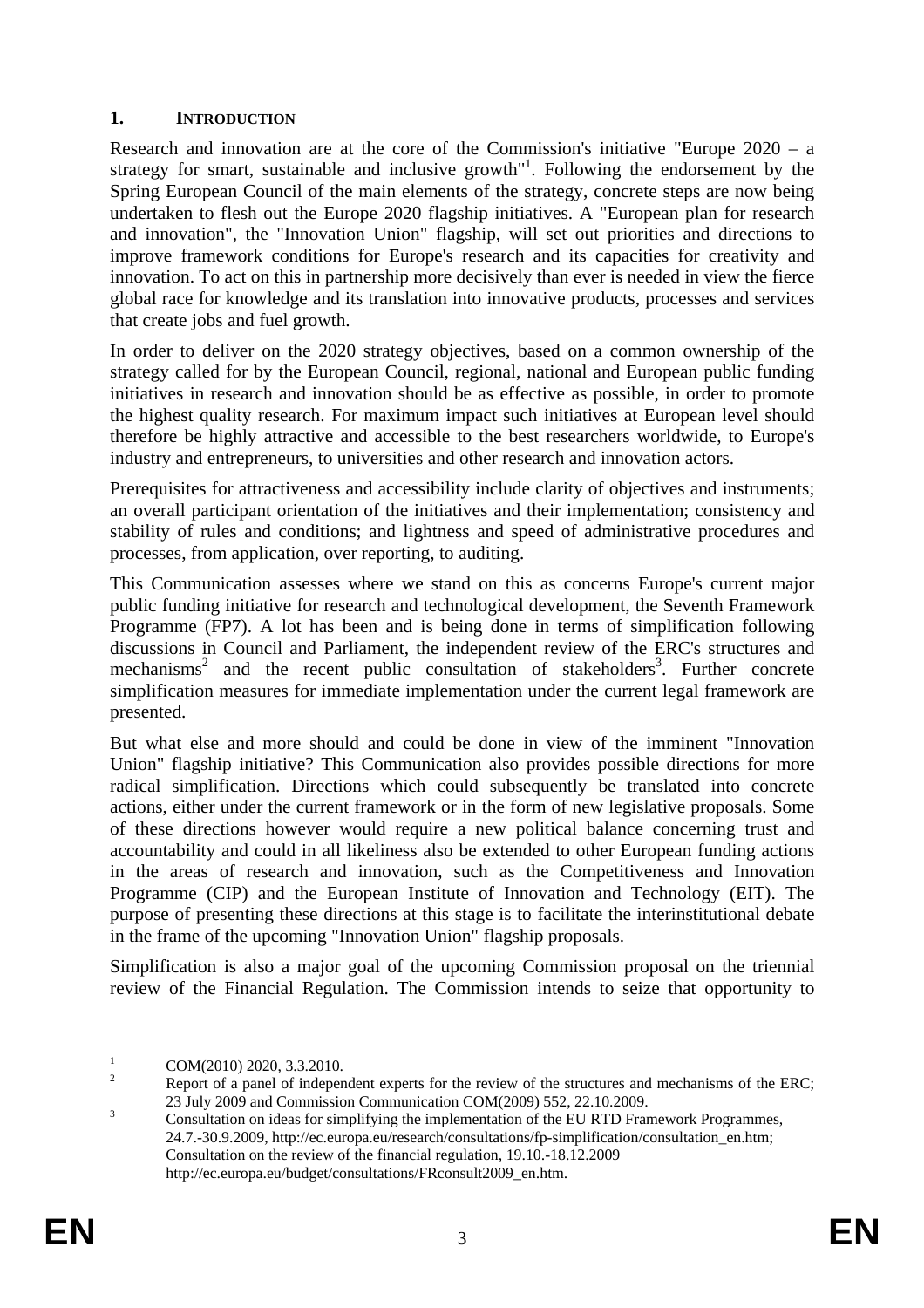review budget delivery mechanisms and set financial rules for the next financial framework. Since the Financial Regulation provides the general framework for the implementation of the EU budget, including research expenditure, its successful review will allow further progress in simplification in the research area, including through translating it in the sectoral RTD legislation. Simplification will therefore be one of the key elements of the preparation of the future Framework Programmes for Research and Technological Development (FP8).

# <span id="page-3-0"></span>**2. SIMPLIFICATION MEASURES ALREADY IN PLACE, BUT…**

Compared to its predecessors FP7 brought about a number of widely acknowledged simplifications. Some come from the legal basis of  $FPT<sup>4</sup>$ , others are based on the continuous efforts of the Commission in improving implementation rules and processes. These achievements in FP7 include notably:

- Considerable reduction of ex-ante controls and revised protective measures for financially weak participants designed to ease the participation of SMEs and high-tech start-ups. 80% of FP7 participants are exempt from ex-ante financial capacity check.
- Major reduction of the number of certificates on financial statements to be provided with periodic cost claims. 75% of FP7 participants are exempt from providing such certificates.
- Introduction of a unique registration facility, thus avoiding repeated requests for the same information.
- Introduction of the possibility of ex-ante certification of the accounting methodology for recurring participants (currently under restrictive conditions).
- Streamlining of the project reporting requirements.
- Progress towards optimised IT tools ("e-FP7") as a mean for rationalising all interactions.
- Improvements to the services and guidance documents for applicants.

These concrete measures have already led to a reduction of time-to-grant and of the administrative effort for managing projects. However, the feedback received in stakeholder consultations shows that access to the programmes and preparation of proposals are still too difficult, in particular for newcomers, that the administrative burden for project administration and accounting is perceived as too high and that time-to-grant and time-to-pay are still too long. Moreover, the error rates detected in ex-posts audits, in particular for personnel and indirect costs, are still above the materiality threshold defined by the Court of Auditors. This fact is also calling for further simplification of rules.

## <span id="page-3-1"></span>**3. FURTHER POSSIBILITIES FOR SIMPLIFICATION OF RULES AND PROCEDURES**

The possibilities for further simplification as presented below are structured in three main strands: a first strand with the improvements and simplifications that the Commission will implement under the current legal and regulatory framework (short term), a second strand with changes to the rules but still under the current cost-based model, and a third strand suggesting more far-reaching changes towards a result-based funding using lump sums.

Under the first strand, practical improvements to processes and tools are presented that the Commission has already started implementing. These improvements will lead to a further reduction of time-to-grant and time-to-pay.

1

<sup>4</sup>

OJ L 412, 30.12.2006, p. 1; OJ L 391, 30.12.2006 p. 1; OJ L 400, 30.12.2006, p. 1.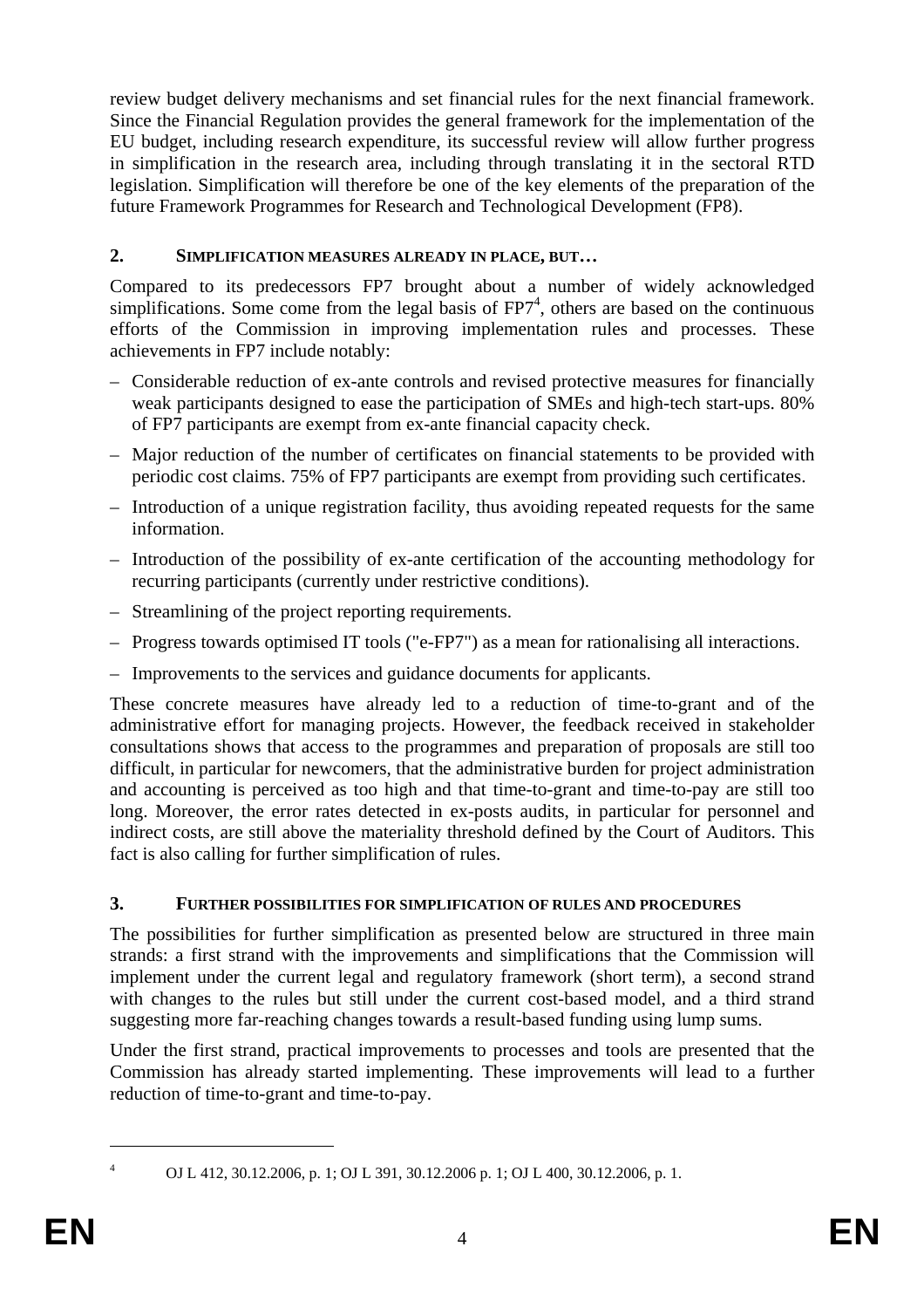The second strand covers changes to the existing rules allowing a broader acceptance of usual accounting practices (including average personnel costs), the reduction of the variety of special conditions, a provision for owner-managers of SMEs and a change to the grant selection process. These options, in addition to accelerating the processes, would contribute to a reduction of the error rate in the cost based approach.

Under the third strand, options paving the way to future more profound changes are presented, by introducing a result-based approach that would entail a major shift of the control efforts from the financial to the scientific-technical side. This approach would minimise the administrative burden for accounting and the needs for financial ex-ante and ex-post checking.

#### <span id="page-4-0"></span>**3.1. Strand 1: Streamlining proposal and grant management under the existing rules**

FP7 is one of the biggest public research grant programmes in the world with an annual budget that increases year-on-year, reaching  $\epsilon$  10 billion in 2013. These funds are allocated on the basis of research excellence, involving the reception of up to 30 000 proposals, the conclusions of 6 000 grants with about 36 000 participants and the issuing of 10 000 payments each year. All this must be achieved while assuring proper accountability. To this end, the Commission has established and is permanently improving a complex business process that needs properly adapted resources, management structures and skills. The Commission, supported by the executive agencies, strives for an optimised implementation, translating any given regulatory framework into the least burdensome, least complex and quickest system of proposal and grant management.

## **(1) User support, guidance, transparency, IT tools and processes**

Easily understandable documents, proficient help services, efficient IT tools and optimised business processes have a potential for **reducing average time-to-grant and time-to-pay** by several months. The Commission will continue its efforts on providing efficient and userfriendly IT-supported grant management processes. The Research Participant Portal will be developed into the unique platform for all interactions with beneficiaries. By the end of 2010, all processes of grant management as well as a system for expert evaluators will be integrated. Proposal submission and evaluation will be integrated in 2011-2012. Parallel paper streams will be abolished by the use of electronic signatures replacing paper signatures wherever possible, starting in 2010 with the financial statements. IT systems will provide workflow support and online help. A web-based document repository and a tracking system for transactions in proposal and grant management will be installed by the end of 2011, so that participants get feedback on the status of all transactions and have access to all documentation related to their proposal or grant.

The new IT system for reporting will allow the automatic publication and dissemination of any publishable reports and results of projects.

Some of the IT services of the research framework programme are used also by the Competitiveness and Innovation Programme (CIP). The Commission will further explore the possibilities of providing more unique IT tools for the Community research, education and innovation programmes.

The Commission will work on the improvement of the clarity and accessibility of guidance documents and services, by streamlining the guides, removing unnecessary jargon and using consistent terminology - to reduce the entrance barriers for newcomers, in particular SMEs.

## **(2) Uniform application of rules**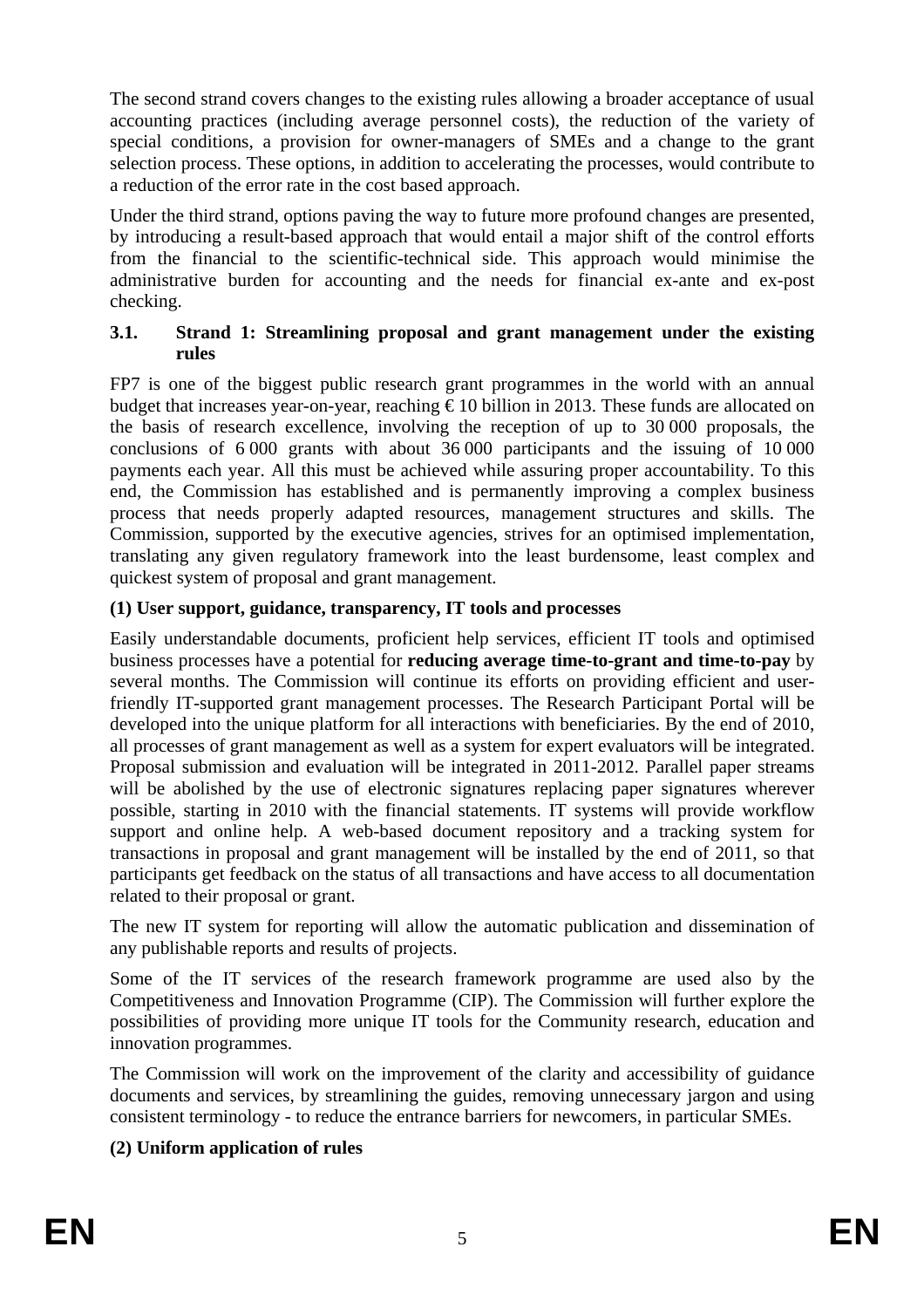The stakeholder consultations reveal that the divergent interpretation and application of rules and the lack of coordination in the planning of audits by the different Commission services are a source of irritation for beneficiaries and put into question the Commission's credibility. Within the boundaries of the applicable legal framework, the Commission is committed to ensuring that its organisational set up provides for uniform interpretation and application of the rules and procedures. Furthermore, the Commission will provide a coherent audit programming respecting the single audit approach.

# **(3) Optimising the structure and timing of calls for proposals**

Following the schedule of calls and topics is sometimes complicated for potential applicants. SMEs in particular would generally prefer calls with larger topics or even open calls with cutoff dates in order to shorten the time to the next possible funding application. The Commission will build on its experience in implementing such calls to see whether this approach could be extended. This could be in conjunction with two-stage submission and evaluation, where this is likely to curb the problem of oversubscription and excessive effort for proposal preparation.

Applicants also plead for longer periods in which to form consortia and prepare proposals. Wherever possible within the logistical and budgetary constraints, the Commission will increase the time between call publication and deadline beyond the standard three months. When three month periods are unavoidable, these will avoid major holiday periods.

## **(4) Adapting sizes of consortia**

In future work programmes, the Commission will take care to adapt the indications on expected sizes of projects to the needs in the specific fields, allowing, where appropriate, for smaller consortia. The simpler management of smaller consortia bears a potential for **reducing average time-to-grant and time-to-pay**.

## **(5) More extended use of prizes**

Prizes are provided for in the Financial Regulation and the FP7 Rules for Participation. A prize is a reward following a contest. Prizes, apart from administrative simplicity, have the advantage of a high leverage effect – the prize is paid only to the winner, i.e. the overall research effort induced by the prize can be a multiple of the amount of the prize<sup>5</sup>. In addition, prizes set scientific-technical targets without specifying the path to reach them or the scientific disciplines to be involved, thus inciting unconventional solutions and multidisciplinarity.

The Commission will initiate a pilot action under FP7.

# <span id="page-5-0"></span>**3.2. Strand 2: Adapting the rules under the current cost-based system**

# **(1) Broader acceptance of usual accounting practices**

The Commission considers it necessary to clarify in the rules for participation the **concept of eligible actual costs**, in such a manner that they could be considered as eligible if registered in the beneficiary's accounts according to its usual accounting practice in compliance with applicable accounting and auditing standards. Such an approach avoids the need for beneficiaries to set up separate accounting systems, provides more legal certainty for beneficiaries and diminishes the risk of errors.

## **(2) Average personnel costs**

Example: US\$ 10 million prize of X Prize foundation [\(http://www.xprize.org\)](http://www.xprize.org/) for commercial space craft induced private R&D investments of more than US\$ 100 million.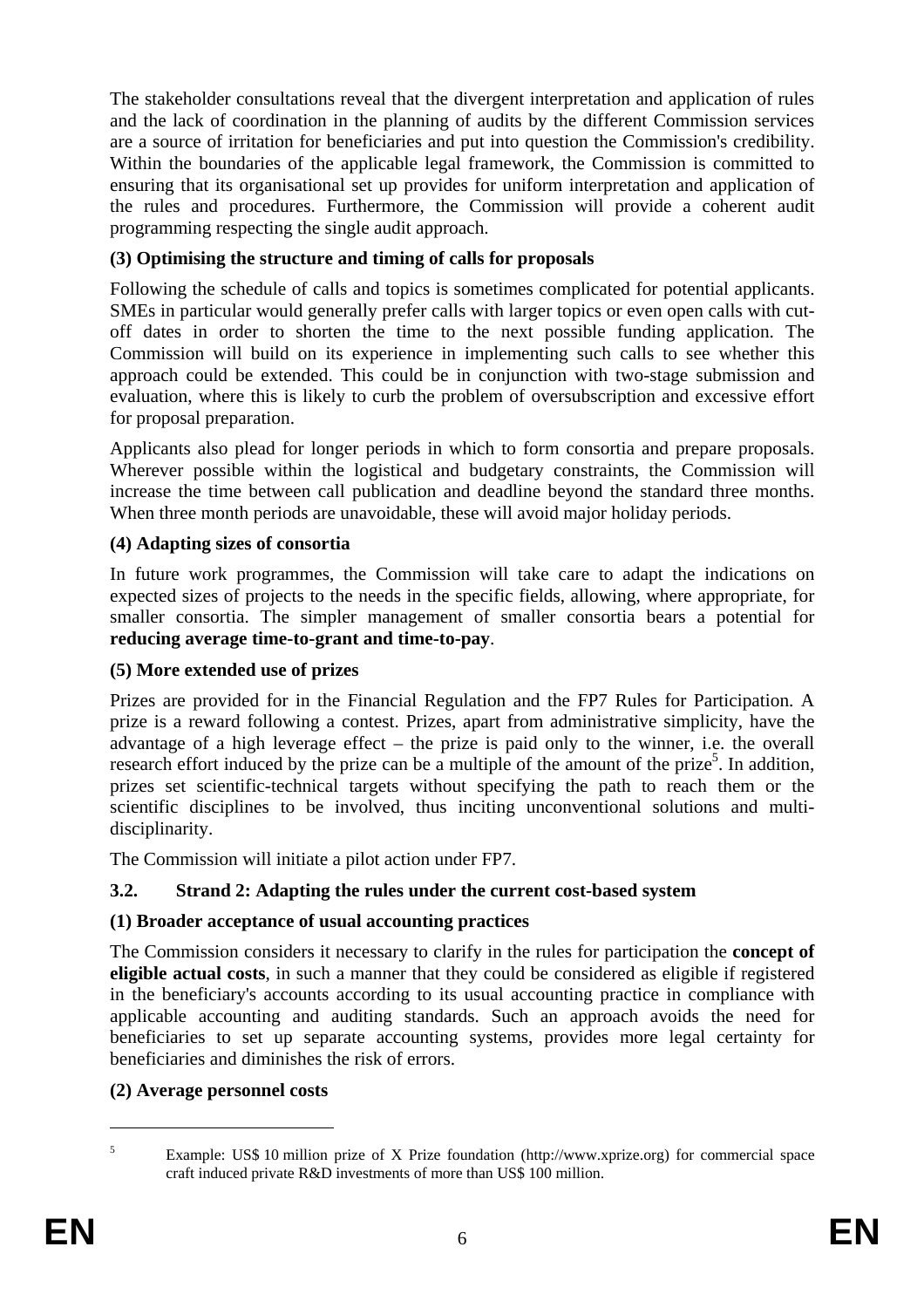As an exception to the principle of actual costs, the rules for participation state that average personnel costs are deemed eligible if they do not "significantly" deviate from actual costs. The acceptability criteria are currently defined in a Commission Decision $<sup>6</sup>$  of June 2009. The</sup> margin of deviation has been defined in the light of the materiality threshold for errors established by the European Court of Auditors. The current acceptability criteria can be met only by very few beneficiaries<sup>7</sup> thereby limiting the intended simplification impact of certifying average costs.

For this reason, the Commission considers that any average personnel cost methodologies applied as usual accounting practice by the beneficiary could be accepted, as long as they are based on actual personnel costs registered in the accounts and any double funding of costs under other cost categories is excluded. This option has a very large simplification potential. Beneficiaries could apply in all cases their usual accounting practice under the sole condition that it is based on the payroll costs registered in the statutory accounts. The approach would include the vast majority of methodologies, including those based on "cost centres". Inherent to this approach, deviations between averages claimed and actual costs would be accepted, regardless of the size or sense of the deviations. To provide higher assurance one could require that the average cost methodology applied must have been accepted in national public research programmes or have been certified by national public authorities.

This proposal is in line with the spirit of the discharge resolution for  $2007^8$ , in which the European Parliament has asked the Commission to make FP7 compatible with general business practices.

Widening the current acceptability criteria could increase the number of potential users but even higher margins for deviation would not cover widespread practice such as the "cost centre" based approach.

# **(3) Limiting the variety of rules**

As mentioned above, another source of complication is the tendency to cover with special provisions an increasing number of activities (e.g. research, demonstration, management) and types of participants (e.g. research organisations, universities, non-profit organisations). As a consequence, legislative acts, guidance documents, ex-ante checks and all related IT systems become increasingly complex, creating confusion and requiring yet more guidance for applicants and further slowing down the processes. For reversing this tendency, the return to a **common set of basic principles instead of a "tailor-made" approach** seems appropriate, provided that policy objectives can still be met.

The Commission suggests in particular two possibilities, both of which would lead to a considerable reduction in complexity, together with a potential for **shortening average timeto-grant and time-to-pay by several weeks**:

– Reduce the number of **combinations between funding rates, organisation types and activity types**. The option preferred by the Commission would be a single reimbursement rate for all activity types and categories of organisations; another could be a uniform reimbursement rate over all activity types, so that only the differentiation by the two existing major categories of organisations would remain.

<sup>6</sup> C(2009) 4705.

<sup>7</sup> About nine out of ten organisations using average personnel costs as their usual accounting practice do not meet the current criteria. Up to March 2010, the Commission only accepted the certified methodologies of 12 organisations for using average costs.

OJ L255, 26.9.2009, p. 24.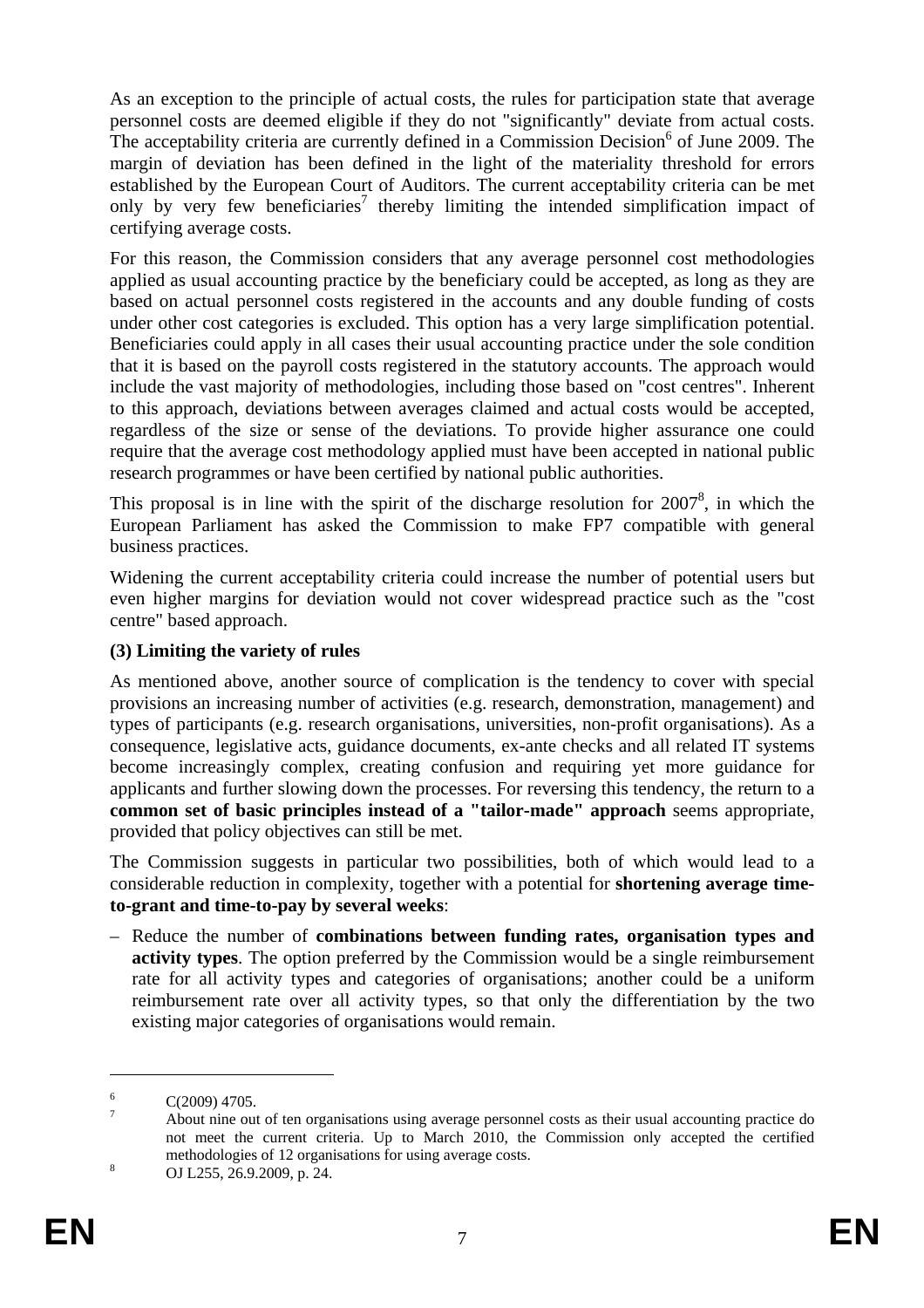– Reduce the number of **methods for determining indirect costs**. The option preferred by the Commission with the highest simplification potential would entail a single flat rate for charging indirect costs for all types of organisations and funding schemes. This approach would also contribute to reducing the error rate detected in ex-post audits, since experience shows that actual cost accounting is error-prone. Although it would slightly weaken the motivation for universities to move towards analytical accounting, it would give them the possibility to organise such a transition according to their own and the national needs. Feedback from university associations shows that the move towards analytical accounting will in many cases require more time than originally expected.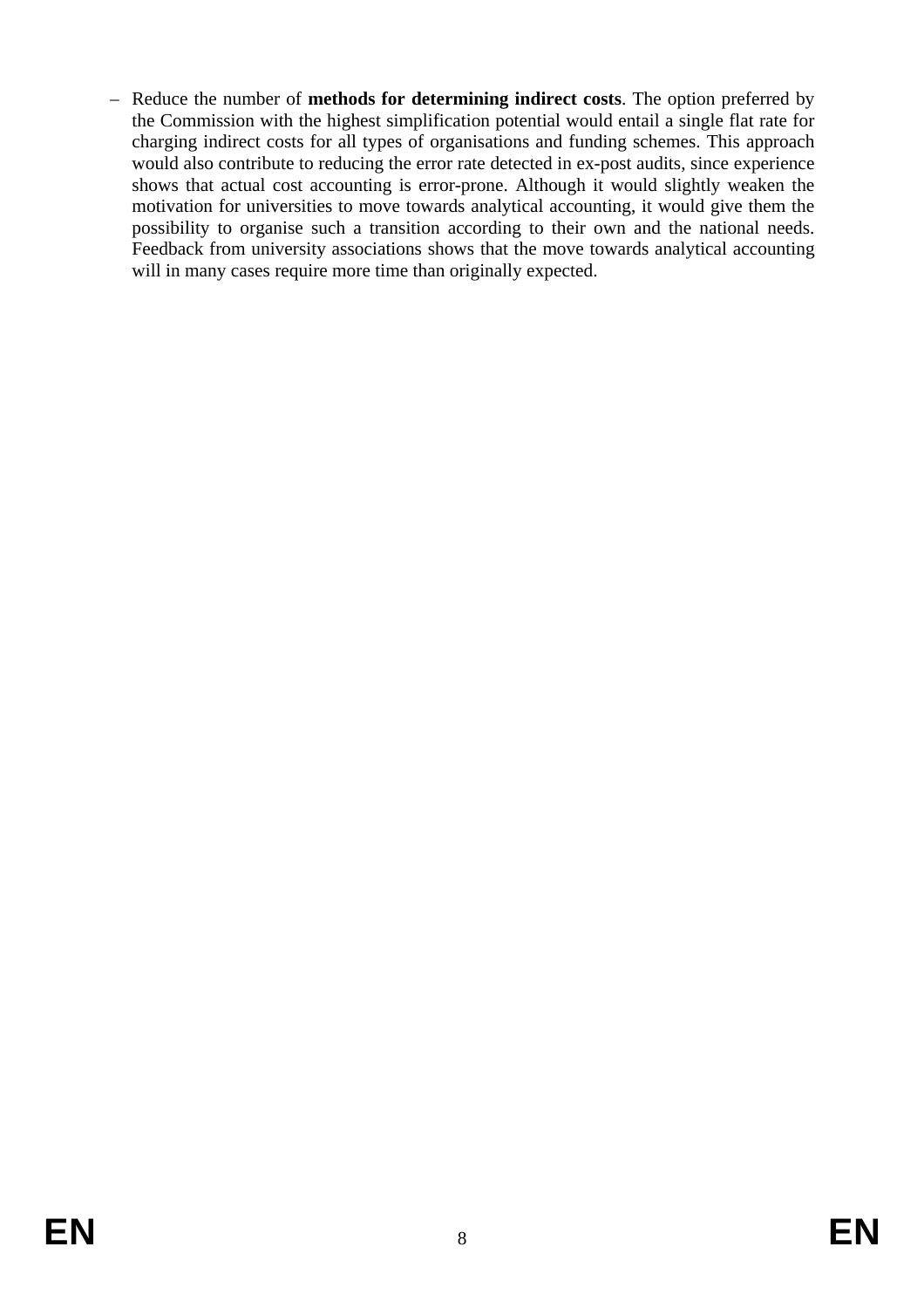## **(4) Interest on pre-financing**

Potential for simplification exists also in the treatment of **interest gained from pre-financing payments**. Currently, coordinators are obliged to open interest-bearing bank accounts and the interest gained is recovered by the Commission. As some organisations are unable to open interest-bearing accounts, the Commission has to establish a register of exceptions. The removal of the obligation to open interest-bearing bank accounts would spare the related administrative effort.

A yet bigger simplification could be achieved by fully or partially suppressing the obligation to recover interest on pre-financing.

# **(5) More lump sum elements in the current cost-based approach**

Wide use is already made of lump sum reimbursements in the "People" programme, and lump sum options for certain cost categories exist in other specific programmes. However, feedback from the stakeholder consultations shows that many beneficiaries see limited simplification potential in the extension of lump sums to further cost categories (e.g. travel costs, scales of unit costs for personnel etc.). The establishment of scales of unit costs for personnel, based on statistical analysis, would be very complex, considering the great variety of personnel costs between countries, regions, sectors, industry branches etc. Nevertheless, the following two exceptions are presented:

- Time recording for personnel cost accounting is perceived as particularly burdensome by some beneficiaries. Such a requirement could only be dropped if **lump sums for personnel per beneficiary**, based on an ex ante estimation of the personnel costs per beneficiary for the project, were to be established and agreed during grant negotiations.
- As an option for improving the conditions of participation for **SMEs**, in which the **ownermanagers** carry out a major part of the project themselves without a salary registered in the accounts, the Commission will introduce a lump sum system based on the scales of unit costs used under the specific programme "People".

More far-reaching options based on fully abandoning actual costs and introducing lump sums for whole projects are presented in Chapter 3.3.

## **(6) Accelerating project selection**

Under the legal base for FP7, committees of Member States representatives are to provide opinions on the majority of the selection decisions on individual projects. The Commission proposes to remove this legal requirement in the future framework programmes. The comprehensive system of information flow to these committees renders this process step unnecessary in the future. This would lead to a **reduction of time-to-grant** by several weeks and to a removal of administrative burden both for Member State and Commission services.

For the future framework programmes the Commission will also consider whether in certain areas the introduction of Commission decisions instead of grant agreements could speed up the process.

## <span id="page-8-0"></span>**3.3 Strand 3: Moving towards result-based instead of cost-based funding**

The options above already open up many possibilities for simplification but they will not remove the administrative efforts connected with cost reporting and financial auditing. A more profound change would be to move away from cost-based system focused on input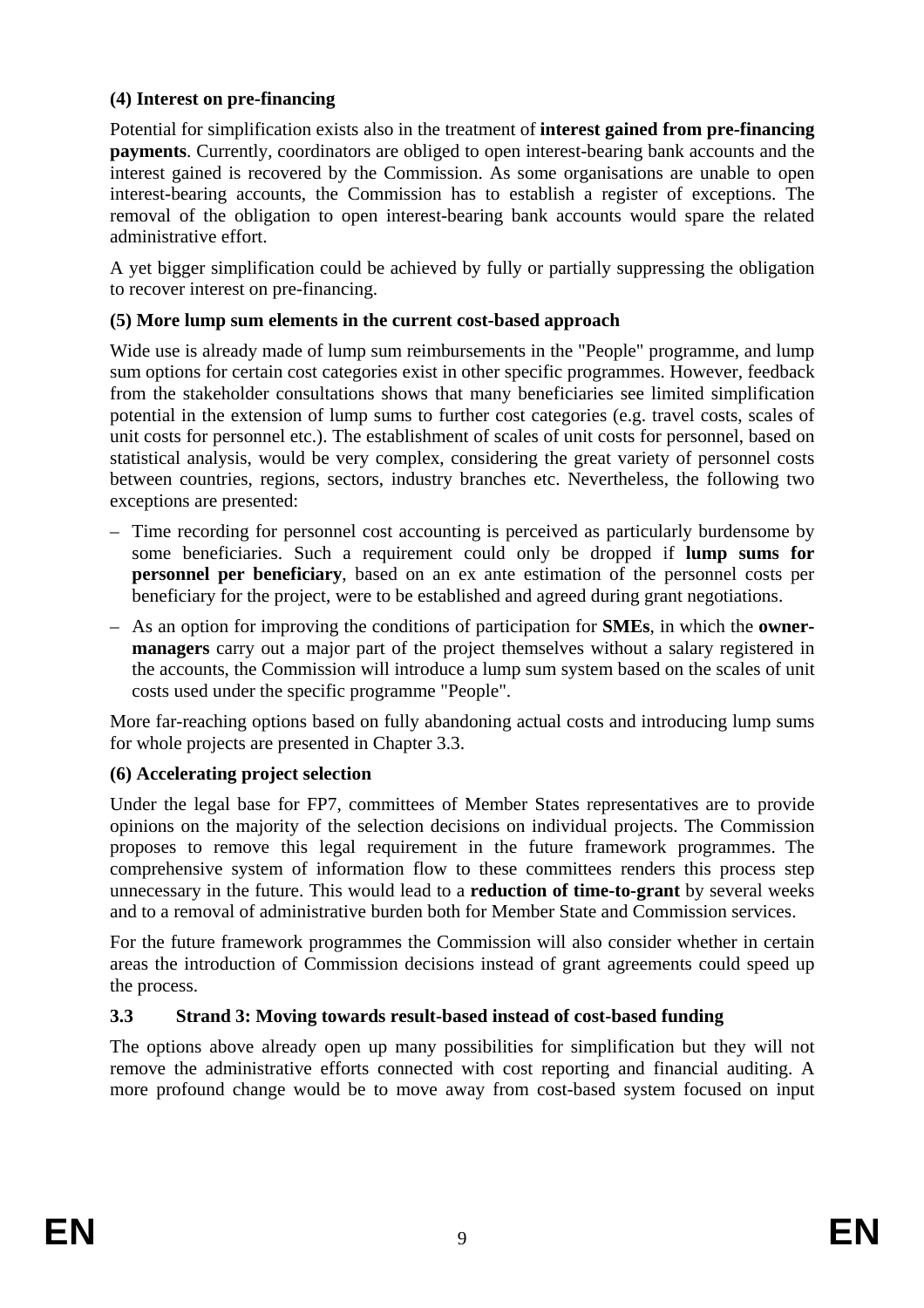towards a system of funding based on **prior definition and acceptance of output/results**. In this context, some questions posed by the European Court of Auditors<sup>9</sup> are highly relevant:

- Is it possible to recast programmes in terms not of eligible inputs but in terms of acceptable outputs, with projects based on a set of concrete objectives, and disbursement linked to the achievement of results?
- Insofar as expenditure schemes continue to be based on inputs, is it possible to radically simplify the basis of calculation? Could the EU, for example, make far greater use of lump sum or flat rate payments instead of the reimbursement of actual costs?

The Commission therefore suggests exploring the three options below. All would entail a lump sum per project as a whole leading to the removal of all checks on actual costs incurred and a shift of the control efforts from the financial to the scientific side. Lump sums would be fixed amounts covering the overall costs of implementation of an operation, removing the obligation for beneficiaries to present supporting documents related to expenditure, and allowing also major simplifications in the financial audit of projects.

Result-based approaches require a careful definition of output/result at the level of each individual project and a thorough analysis in order to fix lump sums that are based on a reliable estimation of eligible costs necessary for the implementation of the project and guarantee sound financial management, which might lead to longer time-to-grant. Moreover, a reinforced scientific/technical monitoring, including external experts, would have to be installed as a basis for the payment decisions. The implementation would require a different balance of skills, an adapted project management approach in the Commission and extended cooperation with external experts. The payment of the grants would be entirely based on the assessment of outputs/results.

To better assess the opportunities and difficulties inherent in result based approaches, pilot actions in selected areas should precede their extended application.

The three options suggested for exploring result-based approaches are:

#### **(1) Project-specific lump sums as a contribution to project costs estimated during grant evaluation/negotiation, and paid against agreed output/results:**

In this approach, an ex-ante estimation of adequate total eligible costs of the project and the definition of measurable output/results would be part of the evaluation and negotiation process. A project-specific lump sum would be established on the basis of the estimated total eligible costs. The lump sum would be paid (fully or partially) on the basis of the acceptance of the agreed output/result. This may include interim payments.

#### **(2) The publication of calls with pre-defined lump sums per project in a given subject area and selection of the proposals promising the highest scientific output for the specified lump sum:**

Here, the evaluation of proposals would include an award criterion: the resources that the consortium is willing to invest itself in addition to the lump sum. The approach would provide an incentive for a higher leverage effect of EU funds.

 $\overline{9}$  Response by the European Court of Auditors to the Commission Communication 'Reforming the Budget, Changing Europe'.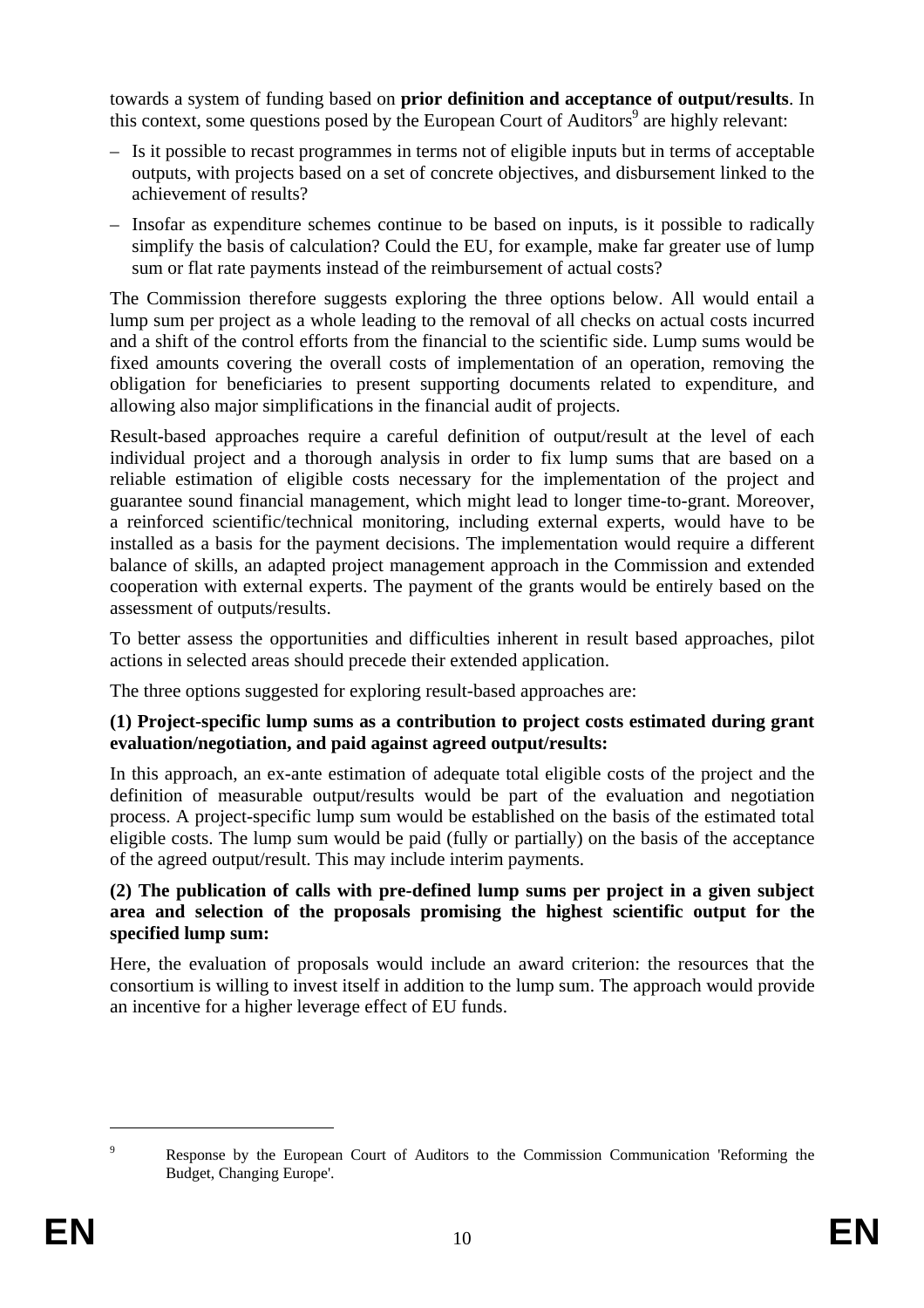#### **(3) A high-trust "award" approach consisting in distributing pre-defined lump sums per project without further control by the Commission:**

The selection of the awardees would be based on a highly competitive process. After the selection, the funding would be given as a lump sum without further financial or scientific checking by the Commission. This is a high-trust high-risk approach. However, absence of control by the Commission would not mean complete absence of control. The approach would rely on the self-control and the motivation and incentive structure inherent in the scientific community. To make this motivation and incentive structure work, the awardees should be obliged to assure maximum transparency on the use of the funds and the results achieved towards their peers and to the general public. The risk of abuse would exist but misbehaviour would severely jeopardise the career of the awardee as a scientist. This scenario would be most appropriate in areas where the above-mentioned incentive mechanisms are strongest, i.e. in particular in the European Research Council. The advantages of the approach are obvious: no need for cost checking, minimised administrative effort, high speed.

## <span id="page-10-0"></span>**4. REVISITING THE EU RESEARCH AND INNOVATION FUNDING LANDSCAPE**

Transnational research collaboration fostered under FP7 implies an inherent degree of complexity because of the diversity of national legal systems, accounting practices and management cultures.

The current FP houses a constellation of objectives, a multitude of intervention mechanisms with specific rules, a diversity of reimbursement rates and the special conditions for certain types of organisations. Collectively this diversified approach signifies complexity.

The definition of a common set of basic principles rather than the current diversified approach would undoubtedly lead to a considerable trimming and lightening of rules, processes and IT systems. A detailed analysis is necessary to assess to what extent this can be achieved, allowing tailor-made approaches only where the policy objectives justify them.

Under FP7, the number of intervention mechanism has increased with the participation of the EU in programmes undertaken jointly by several Member States and the creation of Joint Technology Initiatives (JTIs). As the FP7 rules for participation do not apply to these intervention mechanisms, they each have their own distinct rules, taking into account their specific operating needs. These rules may differ substantially from those of the FP7 rules for participation.

The European Parliament, in its discharge resolution for  $2007<sup>10</sup>$ , points to this increase in diversity and calls for an assessment of the associated problems for beneficiaries, including lack of transparency.

Against this background, the Commission considers that a reduction of the complexity of the EU research funding landscape could also be a major source of simplification. In the preparation of the next framework programmes attention should therefore be given in particular to the following two issues:

- Suitability and necessity of these intervention mechanisms to achieve the objectives set;
- Desirability or necessity that the applicable funding rules or at least parts thereof are identical.

1

<sup>10</sup> OJ L255, 26.9.2009, p. 24.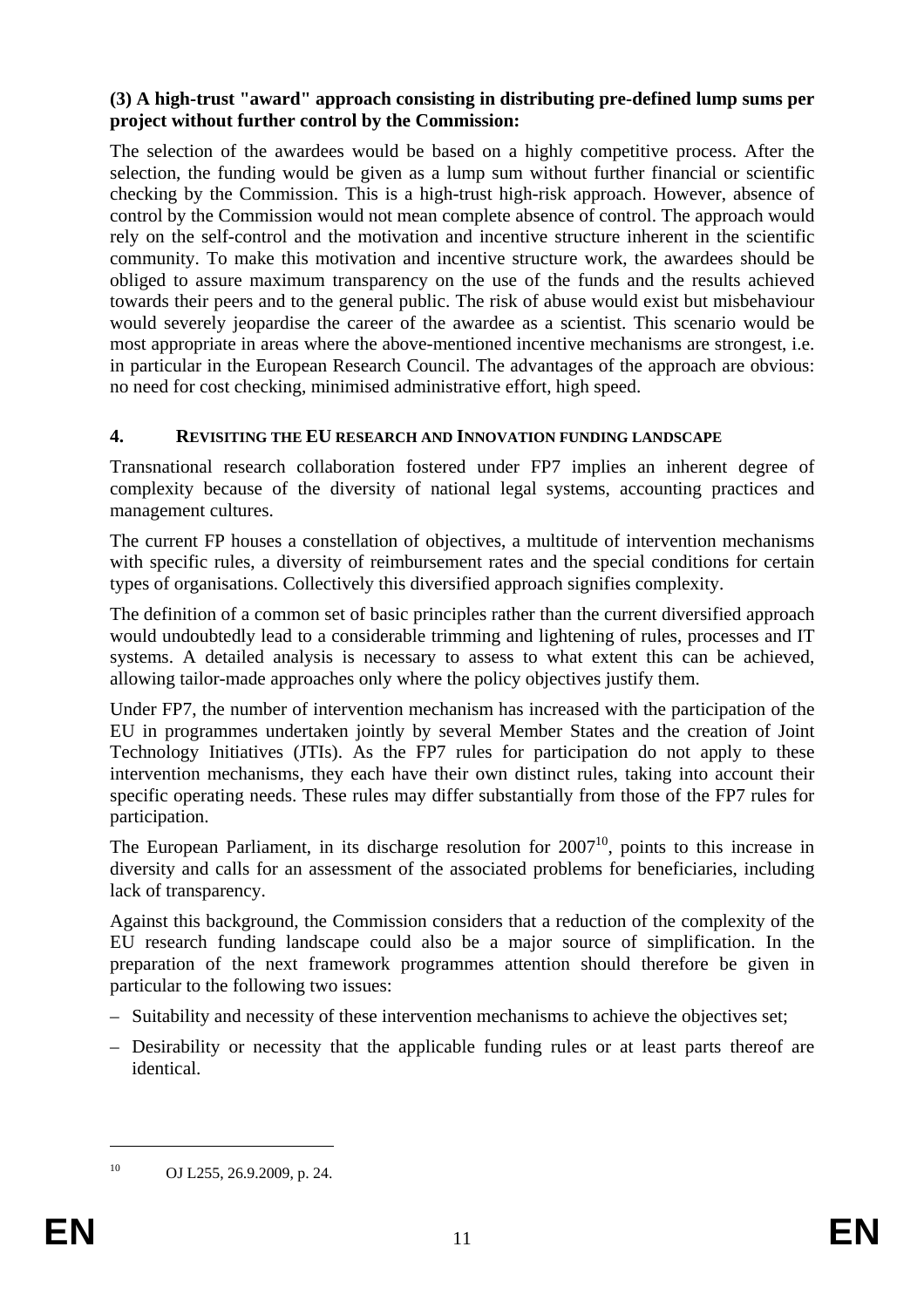As regards public-private partnerships (PPPs), including JTIs and the Knowledge and Innovation Communities of the EIT, there is a need to explore the best possible institutional set-up that permits these bodies to achieve their objectives in an efficient and effective manner ("ideal house" for future JTIs). The recommendations of the report of the JTI Sherpa Group<sup>11</sup> will be important in this respect.

## **5. THE WAY FORWARD**

Most options proposed under the second and third strand require changes to the rules and will therefore be addressed in the triennial review of the Financial Regulation and, on that basis, in the forthcoming review of the regulatory framework of research policy.

However, depending on consensus obtained in response to this Communication regarding specific measures the Commission may present amendments for FP7, following its interim evaluation. An early amendment of FP7 rules could in particular be envisaged for the rules on average personnel costs presented under Chapter 3.2.

Any such change to the FP7 rules must take into account the following important provisos.

Any simplification must outweigh the costs of its implementation; stability of existing rules is perceived as very important for all the users of the FP and is preferred to the change towards only slightly simpler rules. Changes to the basic legal acts require the ordinary legislative procedure ("co-decision"), with associated lead times of at least one year. Consequently, related changes would apply only to the last wave of FP7 calls. Two parallel systems of rules, processes and IT systems would have to be managed. The additional complexity for both the beneficiaries and the Commission services has to be taken into account.

Simplification is also intimately linked to the accountability parameters which govern EU research policy implementation. The Commission relies on a comprehensive control strategy including a very high number of on-the-spot auditing of projects and recovery of any amounts paid in excess to obtain reasonable assurance that payments are in compliance with the rules. The Commission can achieve such a positive assurance statement from the European Court of Auditors only when the level of errors is below 2%. The implementation of this control strategy has exacerbated the perceived complexity of EU research grant requirements and may discourage researchers and industry from participating in the community research funding programmes. Until profound simplification of the research funding rules take effect, the implementation of a research-specific tolerable risk of error (TRE) would permit the Commission to review its control strategy. The purpose of this concept is to ensure a proper balance between controls and policy effectiveness. A concrete proposal for a specific TRE level for research expenditure will be presented in a Communication from the Commission scheduled for May 2010 to accompany the Commission proposal for the triennial revision of the Financial Regulation. The acceptance of this concept for research by the European Parliament and Council would permit the Commission to review its current control strategy whilst maintaining sound financial management. In particular the magnitude of controls (audit coverage and subsequent adjustments) could be addressed with a view to lower the control burden. Such a revised control strategy could focus in a more pronounced manner on targeted risk based audits and fraud prevention controls, taking into account the operational experience of the Commission anti-fraud services. On such a basis, a solid accountability framework can be ensured whilst maintaining an appropriate deterrent to irregular use of EU research funds.

<sup>&</sup>lt;sup>11</sup> "Designing together the 'ideal house' for public-private partnerships in European Research", Final report of the JTI Sherpa Group, January 2010.